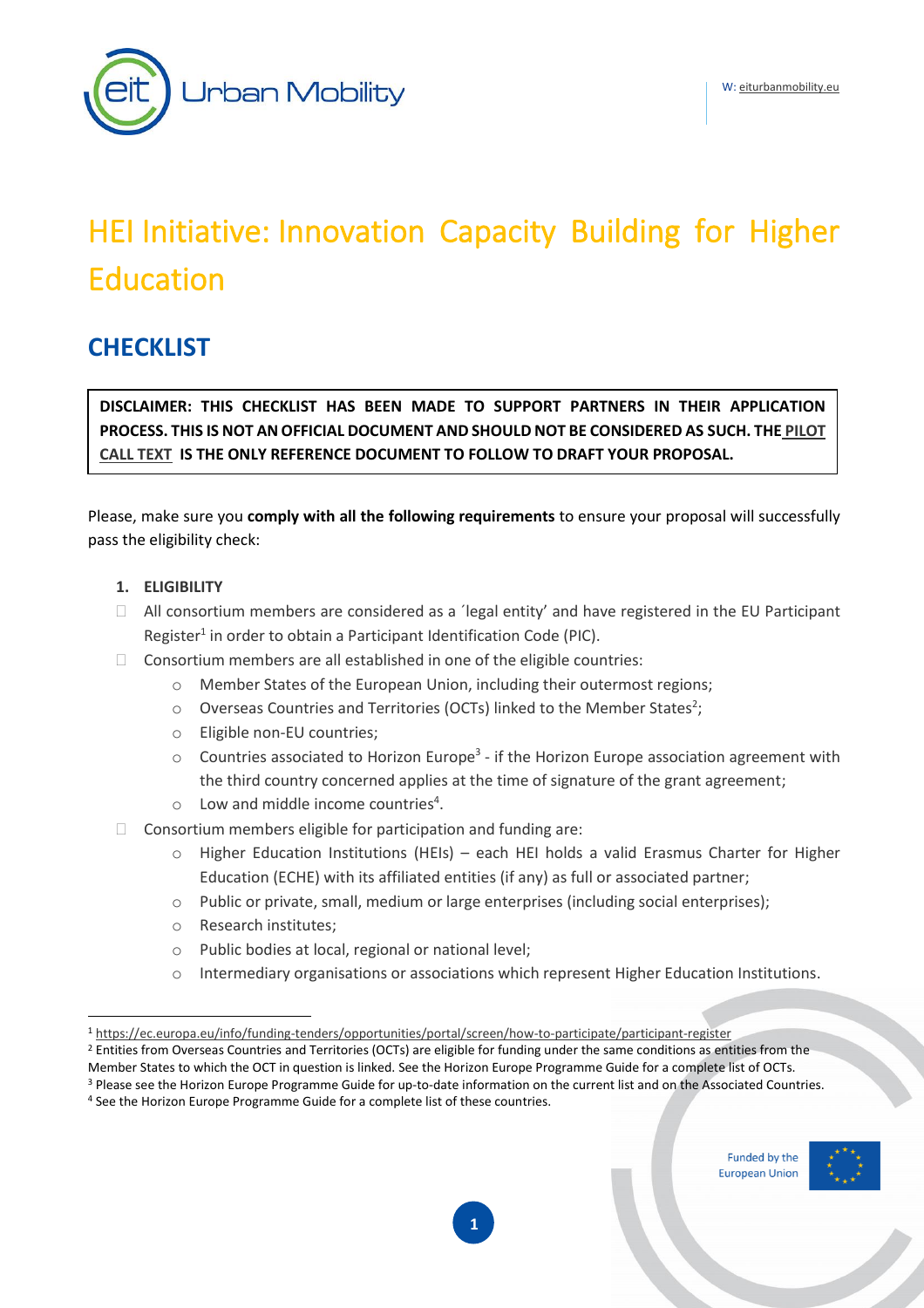

# **2. CONSORTIA**

- $\Box$  The pilot project consortium consist of a minimum of four organisations. There is no maximum number of organisations within a pilot project consortium.
- $\Box$  The applicant/coordinator is an HEI.
- $\Box$  Organisations only participate to one pilot project. Multiple applications which include the same organisation will result in only the first application submitted being included in the evaluation process.
- $\Box$  The pilot project consortium consist of a minimum of three HEIs from three different countries:
	- o One HEI is the applicant/coordinator;
	- o A minimum of two other HEIs in the consortium are full partners;
	- o Minimum one HEI is an existing partner of an EIT KIC;
	- o The majority of HEIs are not partners of an EIT KIC.
	- o A minimum of one actor from another side of the Knowledge Triangle (e.g. VET organisations, RTOs SMEs and start-ups) is in the consortium. These actors may be full partners or associated partners to the project.
- $\Box$  A minimum of two faculties or two departments within each of the HEIs are involved in the submission of the application and implementation of the selected Actions.
- $\Box$  A "Commitment Letter" has been signed by each Faculty Dean or Department Head within each of the HEIs. This is a key step to ensure that the institution is involved in one pilot project only.
- $\Box$  The consortium is well structured and the role of each partner is clearly explained, highlighting which are the strenghts of each partner and how they will be used to reach the targets set out by the consortium in the project.

## **3. IVAP**

- $\Box$  An Innovation Vision Action Plan (IVAP) has been submitted as part of the application.
- $\Box$  The IVAP has been designed on the basis of HEInnovate $^5$  self-assessment of each and everyone of the consortium members, in order to drive the choice of Actions proposed for funding and institutional change within the corresponding HEIs. As part of their application, each HEI has provided supporting documents which illustrate HEInnovate was used.
- $\Box$  The IVAP provides a clear, step-by-step action plan consisting of work packages, milestones, deliverables, and beneficiaries, as well as indicators to track progress and impact. A risk management and intellectual property management approach have also been included. No specific template for the IVAP is provided.
- The IVAP:
	- o Has been endorsed by top leadership of each HEI;





<sup>5</sup> https://heinnovate.eu/en